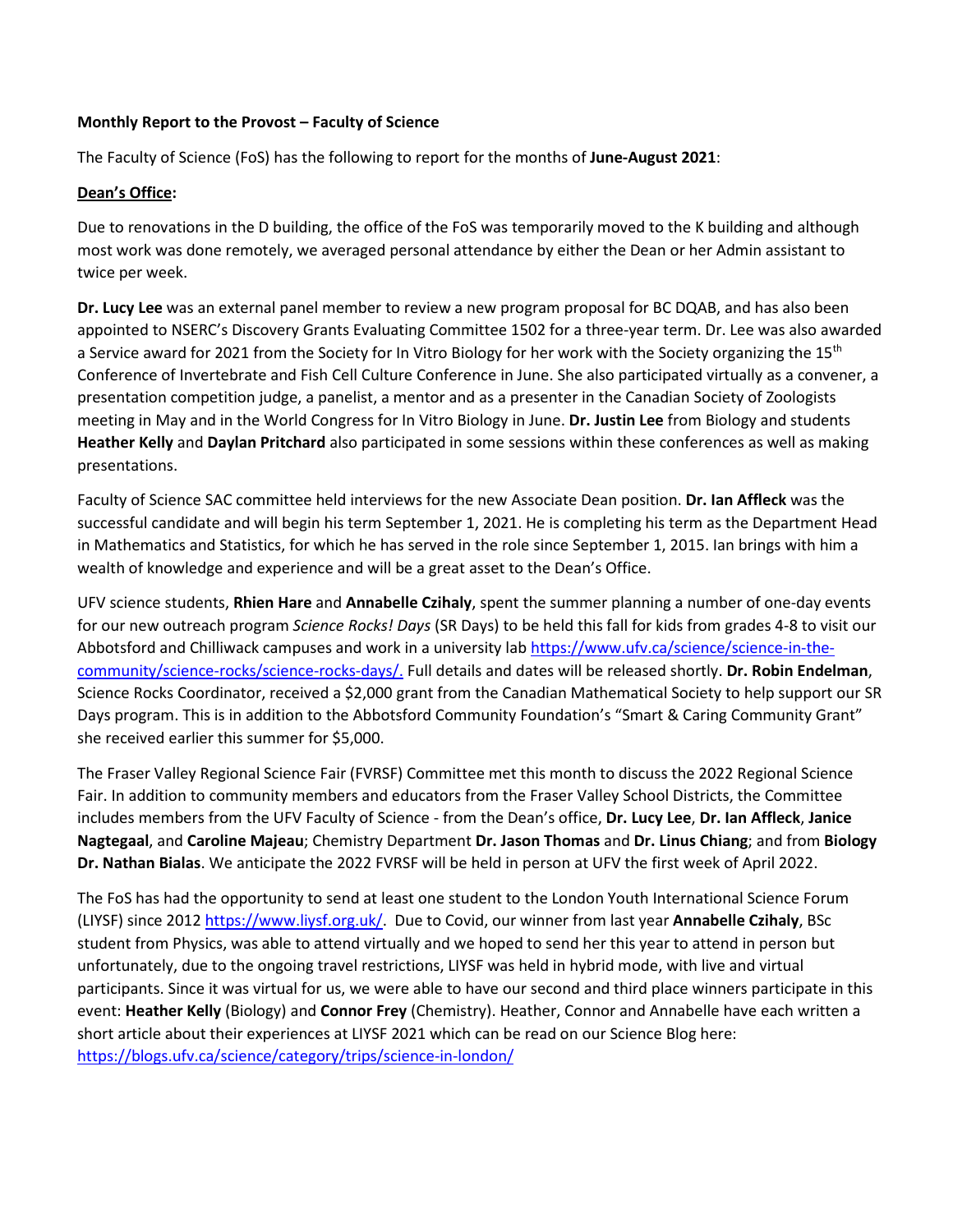#### **Biology Department:**

**Dr. Greg Schmaltz** is the new Department Head of Biology and a smooth transition of departmental duties from **Dr. Tony Stea** was made in June. Dr. Schmaltz along with colleagues from Biology and with Associate Professor, **Steve Marsh** from SLUEC received Work Integrated Learning (WIL) funding for a total of \$52,500 to go towards WIL for Students Solving Environmental Challenges and will include purchasing much needed equipment including water meters (two YSI ProDSS Quatto meters, solid state meters which have a reduced annual maintenance cost) as well as GoPro cameras.

The new Shakespeare Reconciliation Garden was unveiled on July 16th at UFV's Chilliwack Campus. The garden is a symbolic act of reconciliation that "keeps living" the former Shakespeare garden in a new, evolving form that connects to and honours the past, and also aims to celebrate creativity and provide a healing and reflective space. Biology Professor, **Dr. Alan Reid**, was instrumental in designing the Interdisciplinary Studies course which took up the challenge to design the new garden. Alan's extensive knowledge of plants and their significance in Stó:lō culture provides a valuable opportunity for learning.

<https://blogs.ufv.ca/science/2021/08/04/shakespeare-garden-returns-to-ufv-with-an-expanded-purpose/>

Adjunct Professor and Sessional Instructor, **Dr. Carin Bondar** spent two weeks on the Viking sky cruise ship touring Iceland as a resident naturalist and speaker. She is scheduled to shoot a new show for CBC Gem this August called 'Frick! I Love Nature' where she will be discussing the prevalence of strategies for cryptic female choice. <https://www.cbc.ca/mediacentre/program/frick-i-love-nature>

**Dr. Alida Janmaat** recently participated in the Quantitative Biology at Community Colleges (QB@CC) project which is supported by the National Science Foundatio[n https://qubeshub.org/community/groups/qbcc.](https://qubeshub.org/community/groups/qbcc) She was in an incubator group which biology and math faculty worked together to produce interdisciplinary open educational resources. The module created, highlights issues of methylmercury contamination of traditional food resources that impact many indigenous communities in Canada.

BSc Biology grad of 2020, **Eryn Braley**, published her undergraduate research work with **Dr. James Bedard** and with **Angela Bedard**, adjunct faculty in two papers. See publications list below.

#### **Chemistry Department**

**Dr. Golfam Ghafourifar** along with her research students, **Kenneth Ku** and **Connor Frey** gave an oral presentation at the 104<sup>th</sup> Canadian Chemistry and Exhibition (CCCE 2021) held virtually in Montreal in August. <https://www.cheminst.ca/conference/ccce2021/>

A whooping 14 UFV names were included within the CCCE2021 participants names. In addition to Golfam, Kenneth and Connor, **Drs, Linus Chiang, Jacob Spooner, Noham Weinberg** and **Dr David Chu** (Math & Stats), participated in this conference along with students **Kyla Woelk, Anmol Sharma, Maor Arad, Amna Hadzovic, Khuong Ho, Kenneth Mejia** and **Jordan Penner**. Their presentations are listed below under the publications heading.

#### **Mathematics & Statistics Department**

As previously reported, **Dr. Kseniya Garaschuk** received the Canadian Mathematical Society's Graham Wright Award for Distinguished Service in recognition of her contributions to the Canadian mathematical community. She was also named a Fellow of the Canadian Mathematical Society (CMS), making her the youngest person to date awarded this honour. In June, she was an invited panelist on "CMS/CMESG Joint Panel: Data Literacy", at the CMS 75<sup>th</sup>+1 Anniversary online Summer Meetin[g https://summer21.cms.math.ca/;](https://summer21.cms.math.ca/) and in May she was invited to the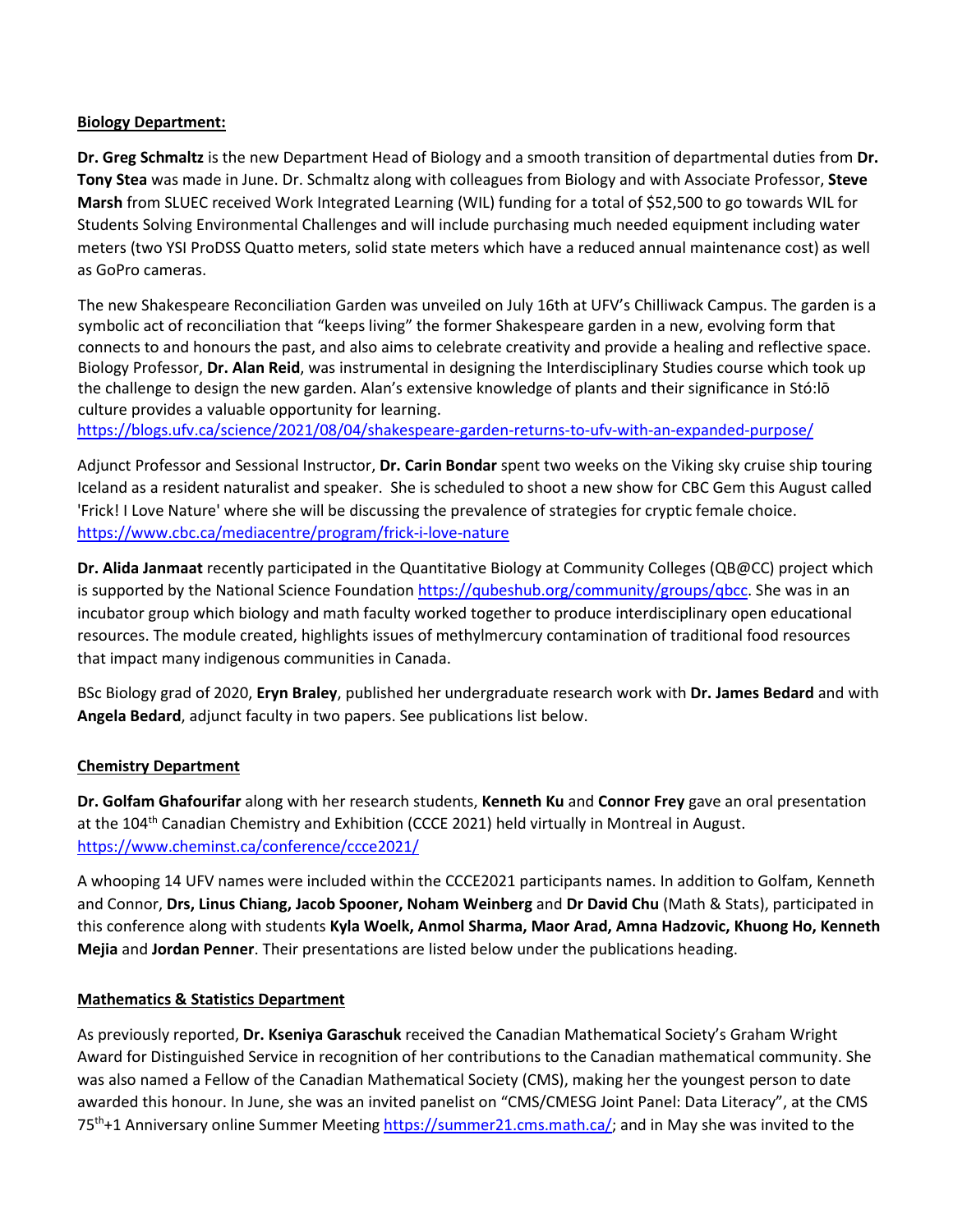Pacific Institute for the Mathematical Sciences (PIMS) Changing the Culture 2021 and was a panelist on "How has Coronavirus changed the teaching of Mathematics?". [https://mathtube.org/lecture/video/changing-culture-panel](https://mathtube.org/lecture/video/changing-culture-panel-discussion-how-has-coronavirus-changed-teaching-mathematics)[discussion-how-has-coronavirus-changed-teaching-mathematics.](https://mathtube.org/lecture/video/changing-culture-panel-discussion-how-has-coronavirus-changed-teaching-mathematics)

**Dr. Ben Vanderlei** completed his sabbatical the end of August and returned as the new Department Head of the Math and Stats Department taking over from **Dr. Ian Affleck** who held this position for the past 6 years. The main product of Ben's sabbatical work was his Open Education Resource titled, "Jupyter Guide to Linear Algebra" which was published this summer as part of the Executable Book Project [https://bvanderlei.github.io/jupyter-guide-to](https://can01.safelinks.protection.outlook.com/?url=https%3A%2F%2Fbvanderlei.github.io%2Fjupyter-guide-to-linear-algebra%2F&data=04%7C01%7CCaroline.Majeau%40ufv.ca%7C688830b467c64e1e1c5008d960e27141%7Ca3d10b1dc22648f9a6db976df918187e%7C1%7C0%7C637647347935769528%7CUnknown%7CTWFpbGZsb3d8eyJWIjoiMC4wLjAwMDAiLCJQIjoiV2luMzIiLCJBTiI6Ik1haWwiLCJXVCI6Mn0%3D%7C1000&sdata=57EHZlqXEuuevJJCE%2FPBVYzYgnFrGaXk%2B8dTFmU6kLw%3D&reserved=0)[linear-algebra/.](https://can01.safelinks.protection.outlook.com/?url=https%3A%2F%2Fbvanderlei.github.io%2Fjupyter-guide-to-linear-algebra%2F&data=04%7C01%7CCaroline.Majeau%40ufv.ca%7C688830b467c64e1e1c5008d960e27141%7Ca3d10b1dc22648f9a6db976df918187e%7C1%7C0%7C637647347935769528%7CUnknown%7CTWFpbGZsb3d8eyJWIjoiMC4wLjAwMDAiLCJQIjoiV2luMzIiLCJBTiI6Ik1haWwiLCJXVCI6Mn0%3D%7C1000&sdata=57EHZlqXEuuevJJCE%2FPBVYzYgnFrGaXk%2B8dTFmU6kLw%3D&reserved=0) He also presented on the project in August at MathFest 2021, the summer meeting of the Mathematical Association of America [https://www.maa.org/node/1301332/.](https://www.maa.org/node/1301332/) The title of his presentation was Jupyter Books, and it was contributed to the session Closing Wallets while Opening Minds: Adopting Open Education Resources in Mathematics.

**Dr. Erik Talvila** gave an online talk "The Lp primitive integral on the real line" as part of the Mathematical Congress of the Americas, Bueno Aires in July 2021.<https://www.mca2021.org/en/tools/view-abstract?code=3710>

**Dr. Longlong Huang** and **Dr. Shaun Sun** also had busy summers with participation in conferences and co-authorship in manuscripts and conference presentations (See Publications list below). Dr. Sun, along with department colleagues were also successful in securing WIL funding for \$14,750 to expand Data Analysis Certificate students' experiential learning opportunities.

# **School of Land Use and Environmental Change (SLUEC)**

**Drs. Stefania Pizzirani, Mariano Mapili** and SLUEC Director, **Dr. Jonathan Hughes** attended a field trip with the Sto:lo Resource and Research Management (SRRMC) on August 20 to explore collaborative research opportunities.

**Dr. Cherie Enns'** project with the Queen Elizabeth Scholars (QES) was profiled in the QES 2020-2021 Annual Report (see page 16 of that report).

# **Sample List of Presentations/Publications (UFV student names underlined) by FoS personnel:**

Beigi, A., Vafaei-Nodeh, S., **Huang, L., Sun, S.Z.,** Ko, JJ. (2021). Survival outcomes associated with first and secondline palliative systemic therapies in patients with metastatic bladder cancer. Manuscript submitted to Current Oncology for publication.

Bols, N.C., Braley, E.F., Pritchard, D.T., **Lee, J.B.**, Pumputis, P.G., Dayeh, V.R., **Lee, L.E.J.** (June 2021) Effects of sodium butyrate and nitrite on rainbow trout epithelial cells. A-2006. 2021 Society for In Vitro Biology Annual Meeting (virtual)

Bols, N.C., Chen, C.C., Liu, X., Bornstein, J.M., Adams, J.A., Brown, R.S., **Lee, L.E.J.,** Hodson, P.V. (June 2021) Use of fish cell lines to assess the toxicity of heavy fuel oil (HFO). 15th International Conference on Invertebrate and Fish Cell Culture.

Braley EF, **Bedard AC**, Nuk J, Hong Q, **Bedard JEJ**, Sun S, Schrader KA. Patient ethnicity and cascade genetic testing: a descriptive study of a publicly funded hereditary cancer program. *Fam Cancer*. 2021 Jul 7. doi: 10.1007/s10689- 021-00270-0. Epub ahead of print. PMID: 34232459.

**Enns, C.** and Mbuya, E. (July 7-8, 2021). Co-Production of Play Space in Nairobi and Dar es Salaam - Challenges and Opportunities. Play 2021 Virtual Conference, University of Birmingham.<https://www.playfulplanet.org.uk/play2021>